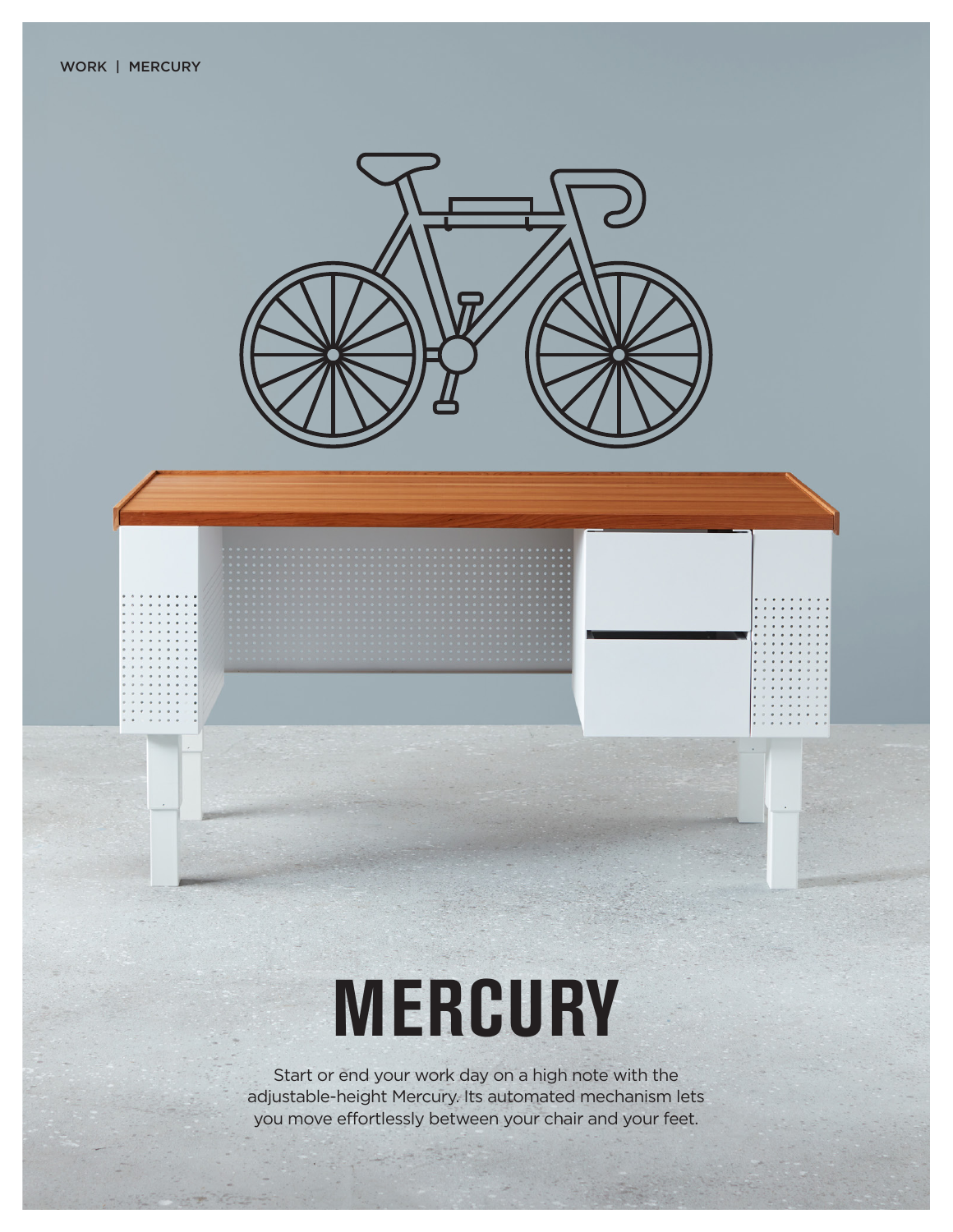

# **MERCURY**

#### Ready for liftoff? Mercury has an automated mechanism that lets you raise or lower the top with ease.

- A 26"-48" height range adapts for sitting or standing use.
- 60" 66" or 72" widths accommodate multiple spaces and activities.
- 30" or 36" depths suit various applications.
- A perforated steel modesty panel adds privacy with a touch of mid-century flair.



![](_page_1_Figure_11.jpeg)

![](_page_1_Figure_12.jpeg)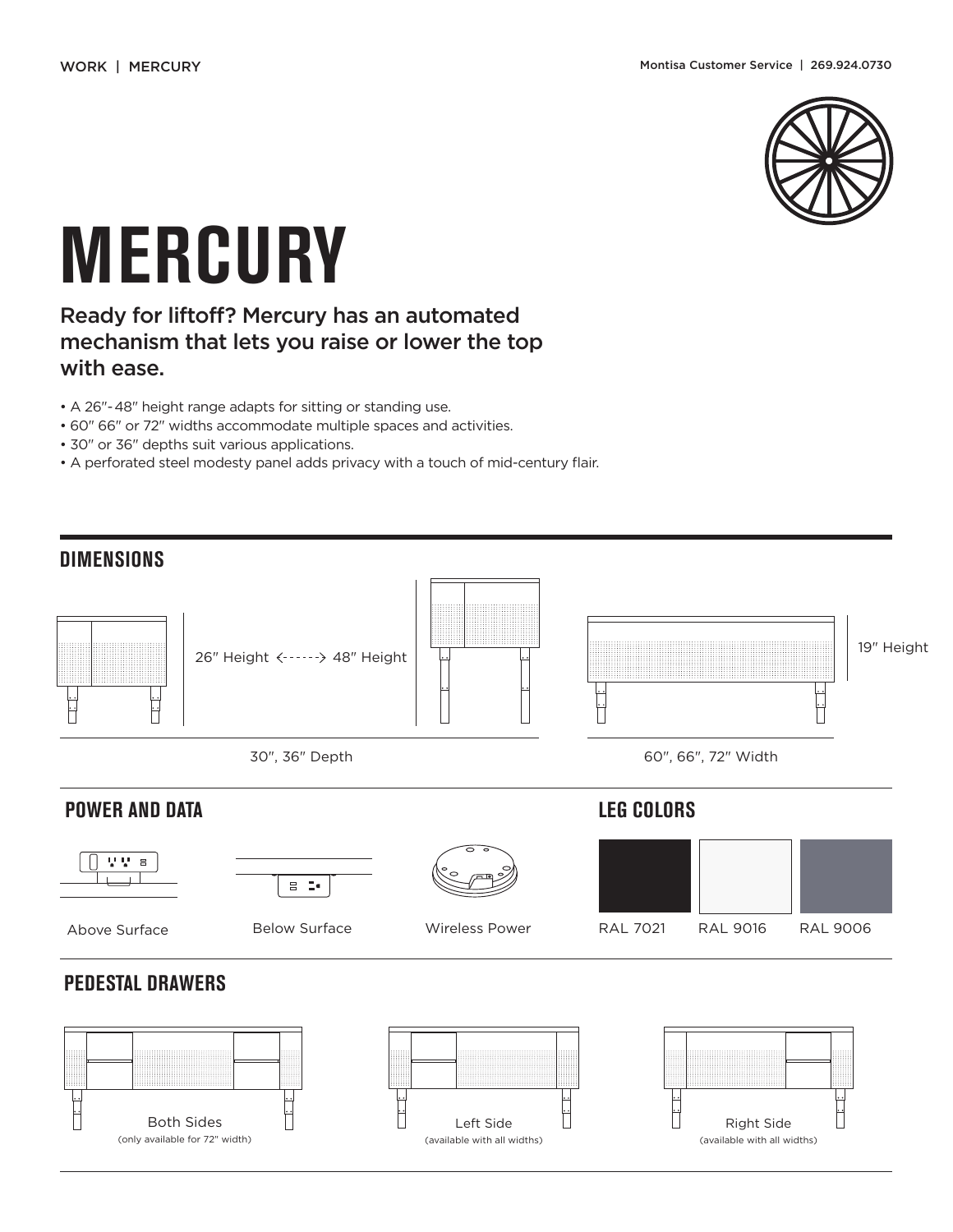## **MERCURY WORKSHEET**

For each step, choose your option and write the corresponding code in the grey box at the right. If you plan to choose custom colors or materials, please contact your rep instead of completing this sheet.

**WIDTH DEPTH CODE LIST PRICE**

**DIMENSIONS**

Choose the width and depth of your desk and write them in the boxes at right. Then write the corresponding code and price for that size in Boxes A and I.

| 60"                   | 30"<br>36"<br>30" |                  | 6030                | \$2995.00                    |                      |  |  |  |  |
|-----------------------|-------------------|------------------|---------------------|------------------------------|----------------------|--|--|--|--|
| 60"                   |                   |                  | 6036                | \$3085.00                    |                      |  |  |  |  |
| 66"                   |                   |                  | 6630                | \$3010.00                    |                      |  |  |  |  |
| 66"                   | 36"               |                  | 7230                | \$3095.00                    |                      |  |  |  |  |
| 72"                   | 30"               |                  | 7230                | \$3035.00                    |                      |  |  |  |  |
| 72"                   | 36"               |                  | 7236                | \$3110.00                    |                      |  |  |  |  |
|                       |                   |                  |                     | <b>WIDTH</b><br><b>DEPTH</b> |                      |  |  |  |  |
|                       |                   |                  |                     |                              |                      |  |  |  |  |
|                       |                   |                  | А                   |                              |                      |  |  |  |  |
|                       |                   |                  |                     | <b>CODE</b><br>П             |                      |  |  |  |  |
|                       |                   |                  |                     |                              |                      |  |  |  |  |
|                       |                   |                  | \$                  |                              |                      |  |  |  |  |
| <b>WOOD</b>           |                   | <b>DEPTH</b>     | CODE                |                              | PRICE/SQ FT          |  |  |  |  |
| Cherry                |                   | 1.25''           | W1                  |                              | \$215.00<br>\$215.00 |  |  |  |  |
| Multispecies          |                   | 1.25''           | W <sub>2</sub>      |                              |                      |  |  |  |  |
| Walnut                |                   | 1.25''<br>1.25'' | W3                  |                              |                      |  |  |  |  |
|                       | Ash               |                  | W4                  |                              | \$215.00<br>\$120.00 |  |  |  |  |
| Butcher Block (Maple) |                   | 1.75''           |                     | WS2                          |                      |  |  |  |  |
| <b>LAMINATE</b>       |                   |                  | CODE                | PRICE/SQ FT                  |                      |  |  |  |  |
| Designer White        |                   |                  | L1                  | \$75.00                      |                      |  |  |  |  |
| Vapor Strandz         |                   |                  | L2                  | \$75.00                      |                      |  |  |  |  |
| Manitoba Maple        |                   |                  | L3                  | \$75.00                      |                      |  |  |  |  |
| <b>Fusion Maple</b>   |                   |                  | L4<br>L5            | \$75.00                      |                      |  |  |  |  |
| Fashion Grey          |                   |                  |                     |                              | \$75.00<br>\$75.00   |  |  |  |  |
| North Sea             |                   |                  |                     | L6                           |                      |  |  |  |  |
| Astro Strandz         |                   |                  |                     | L7                           |                      |  |  |  |  |
| Windsor Mahogany      |                   |                  | L8                  | \$75.00                      |                      |  |  |  |  |
| Cement                |                   |                  | L9                  | \$75.00                      |                      |  |  |  |  |
| Shadow                |                   |                  | L10                 | \$75.00                      |                      |  |  |  |  |
| Forged Steel          |                   |                  | L11                 | \$75.00                      |                      |  |  |  |  |
| Cocobala              |                   |                  | L <sub>12</sub>     | \$75.00                      |                      |  |  |  |  |
| Asian Night           |                   |                  | L13                 | \$75.00                      |                      |  |  |  |  |
| <b>Black</b>          |                   |                  |                     | L14                          |                      |  |  |  |  |
| Slate Grey            |                   |                  | L15<br>\$75.00<br>B |                              |                      |  |  |  |  |
|                       |                   |                  | <b>CODE</b>         |                              |                      |  |  |  |  |
|                       |                   |                  |                     | J                            |                      |  |  |  |  |
|                       |                   |                  |                     | \$                           |                      |  |  |  |  |
| <b>COLOR</b>          |                   |                  | CODE                |                              |                      |  |  |  |  |
| <b>RAL 7021</b>       |                   |                  | 7021                |                              |                      |  |  |  |  |
| <b>RAL 9016</b>       |                   |                  | 9016                |                              |                      |  |  |  |  |
| <b>RAL 9006</b>       |                   |                  | 9006                |                              |                      |  |  |  |  |
|                       |                   |                  | c.                  |                              |                      |  |  |  |  |
|                       |                   |                  | <b>CODE</b>         |                              |                      |  |  |  |  |

![](_page_2_Picture_7.jpeg)

**1**

### **TABLE TOP**

Our wide variety of wood and laminate surfaces let you get creative with the look of your desk. Choose your favorite material and write the code and list price x total sq. feet needed in the grey boxes.

Have something else in mind? We also do custom surfaces. Just call your rep to discuss.

**3**

### **LEG COLOR**

Mercury's legs can be finished in 3 standard colors. Pick your favorite and write the code in the grey box.